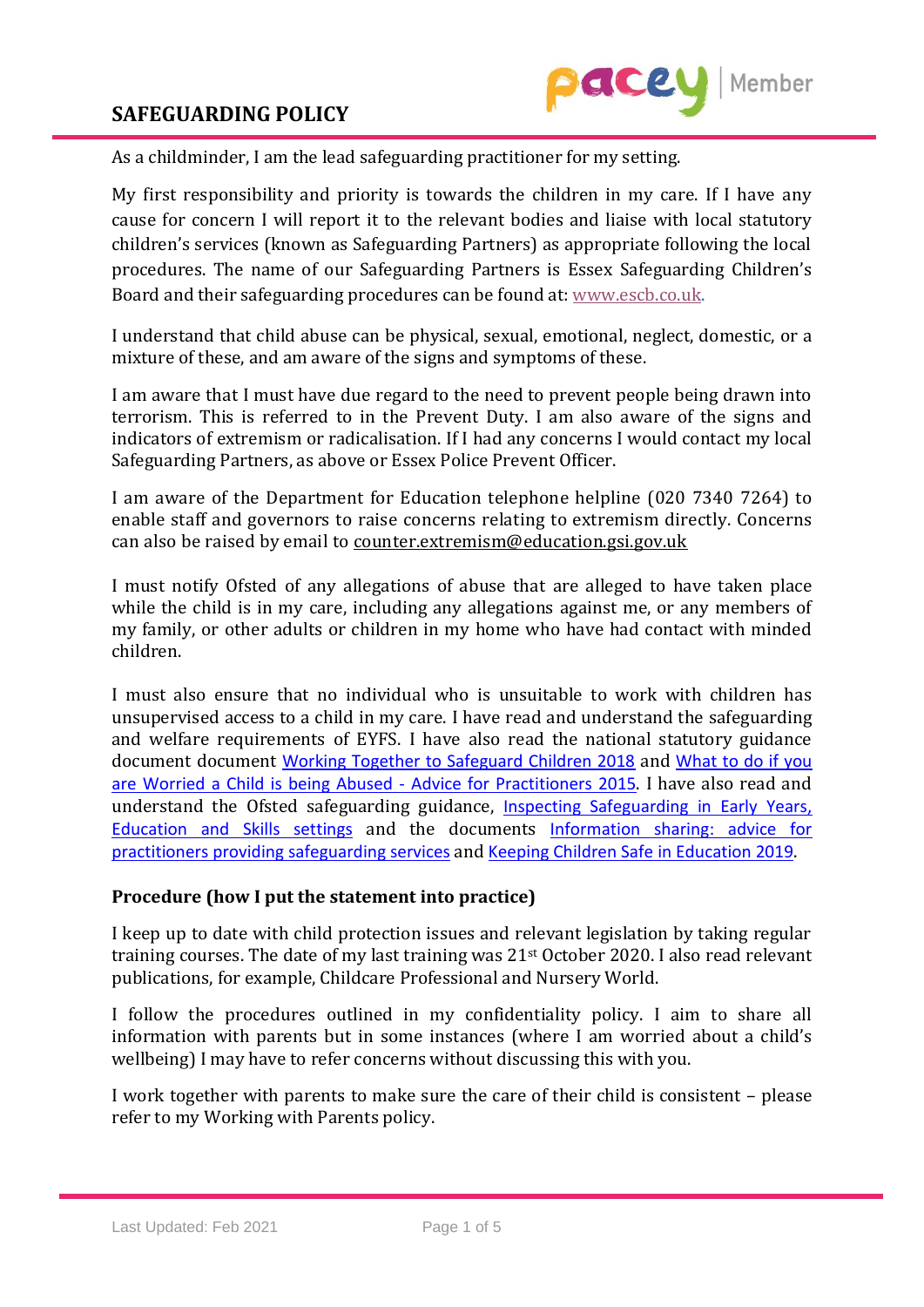## **SAFEGUARDING POLICY**



Children will only be released from my care to the parent/carer or to someone named and authorised by them. A password agreed between us might be used to confirm identity if the person collecting the child is not previously known to me. In any event, if I am unsure of the identity of anyone collecting your child I will ring the parent/carer to check before allowing the child to leave my care. Children will not be released into the care of anyone that I have reason to believe is under the influence of drugs or alcohol.

Parents must notify me of any concerns they have about their child, and any accidents, incidents or injuries affecting the child, which I will record and ask parents to sign.

Unless I believe that it would put the child at risk of further harm, I will discuss concerns with a child's parent if I notice:

- significant changes in children's behaviour;
- deterioration in children's general wellbeing;
- unexplained bruising, marks or signs of possible abuse or neglect;
- children's or parents' comments which give cause for concern, including expressing extremist views;
- any reasons to suspect neglect or abuse outside the setting, for example in the child's home; and/or inappropriate behaviour displayed by other members of staff, or any person working with children. For example inappropriate sexual comments, excessive one-to-one attention beyond the requirements of their usual role and responsibilities, or inappropriate sharing of images.

I will ensure I have at least three relevant contacts for the child, so that I have alternative contact details in the case of unexpected absences. Please ring or message me (telephone number) if you are running late or your child will not be attending their usual contracted hours

Where the child fails to attend unexpectedly, I will:

- 1. Take all necessary action to attempt to contact their parents;
- 2. If contact cannot be made, I will contact the named alternative/emergency contacts;
- 3. I will visit the home of the child.
- 4. If I fail to make contact as outlined in steps 1, 2, or 3, I will initiate my safeguarding partnership procedures by contacting Children's Services or the police.

I have a legal duty to safeguard children and make my concerns known because there may have been an accident or unexpected event.

Where a family has a social worker and the child stops attending my setting I am legally obliged to inform their social worker.

I recognise the additional barriers that exist when recognising the signs of abuse and neglect of children who have special educational needs and/or disabilities.

Last Updated: Feb 2021 Page 2 of 5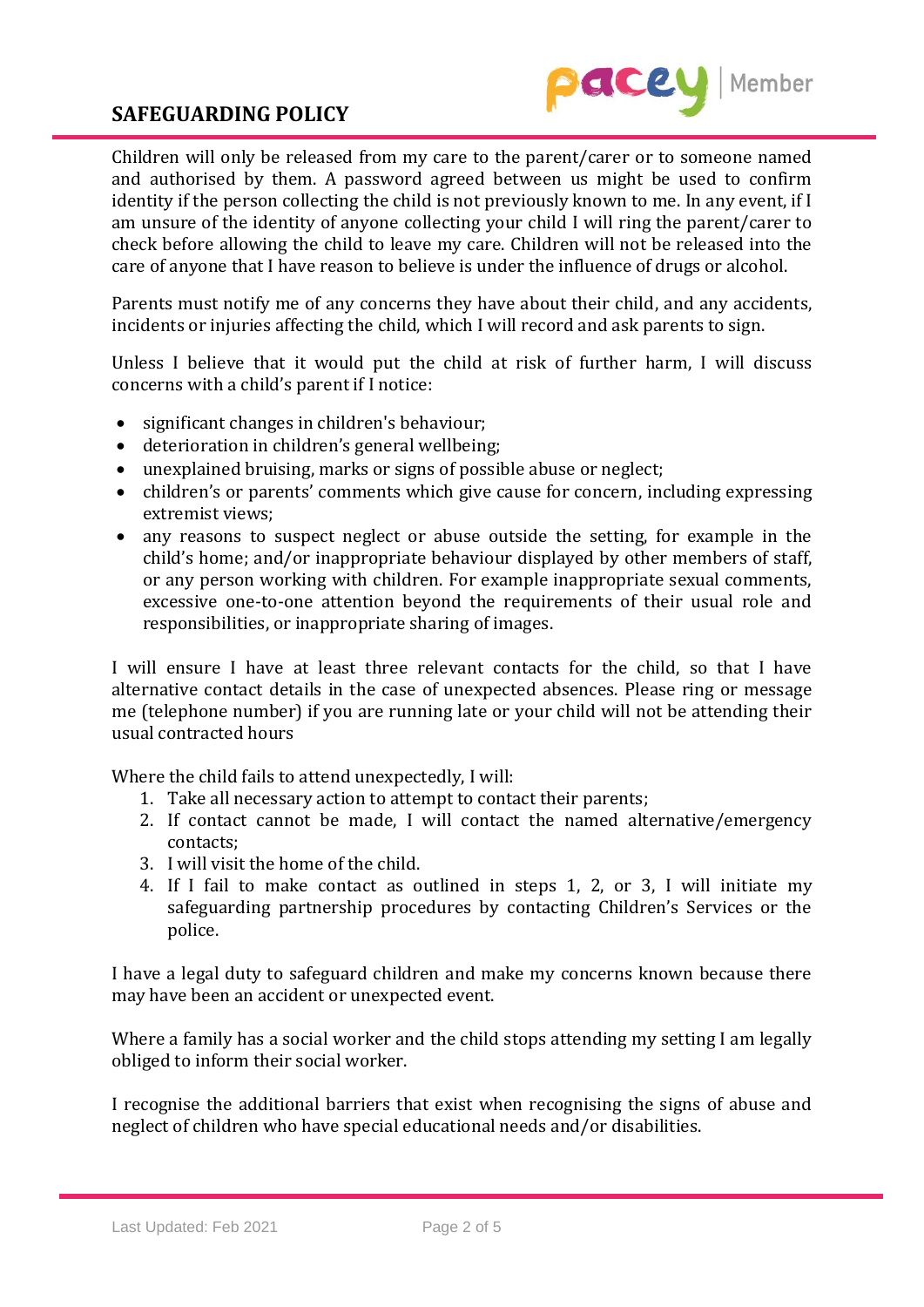

If a child tells me that they or another child is being abused, I will:

- Show that I have heard what they are saying, and that I take their allegations seriously.
- Encourage the child to talk, but I will not prompt them or ask them leading questions. I will not interrupt when a child is recalling significant events and will not make a child repeat their account.
- Explain what actions I must take, in a way that is appropriate to the age and understanding of the child.
- Record what I have been told using exact words where possible.
- Make a note of the date, time, place and people who were present at the discussion.

I will call the local social services' duty desk for advice and an assessment of the situation.

I will follow this phone call up with a letter to the Duty team within 48 hours. I will record the concern and all contact with Children's Services thereafter.

If an allegation is made against me, any member of my family, or any other adult or child in my setting I will report it to Ofsted and the Local Authority designated officer or team of officers, following local procedures. I will also contact PACEY's Helpline on 0300 003 0005 for advice and support.

In all instances I will record:

- the child's full name and address
- the date and time of the record
- factual details of the concern, for example bruising, what the child said, who was present
- details of any previous concerns
- details of any explanations from the parents
- any action taken such as speaking to parents.

#### **It is not my responsibility to attempt to investigate the situation myself.**

#### **The use of mobile phones and cameras**

I understand that mobile phones are an everyday part of life for parents and childminders and with that in mind have laid out my procedure for their use:

- I will ensure my mobile phone is charged and with me at all times in case of emergencies.
- I have the facility to take photographs on both my mobile phone and camera, and will seek your permission to take any photographs of your child to record activities and share their progress with you.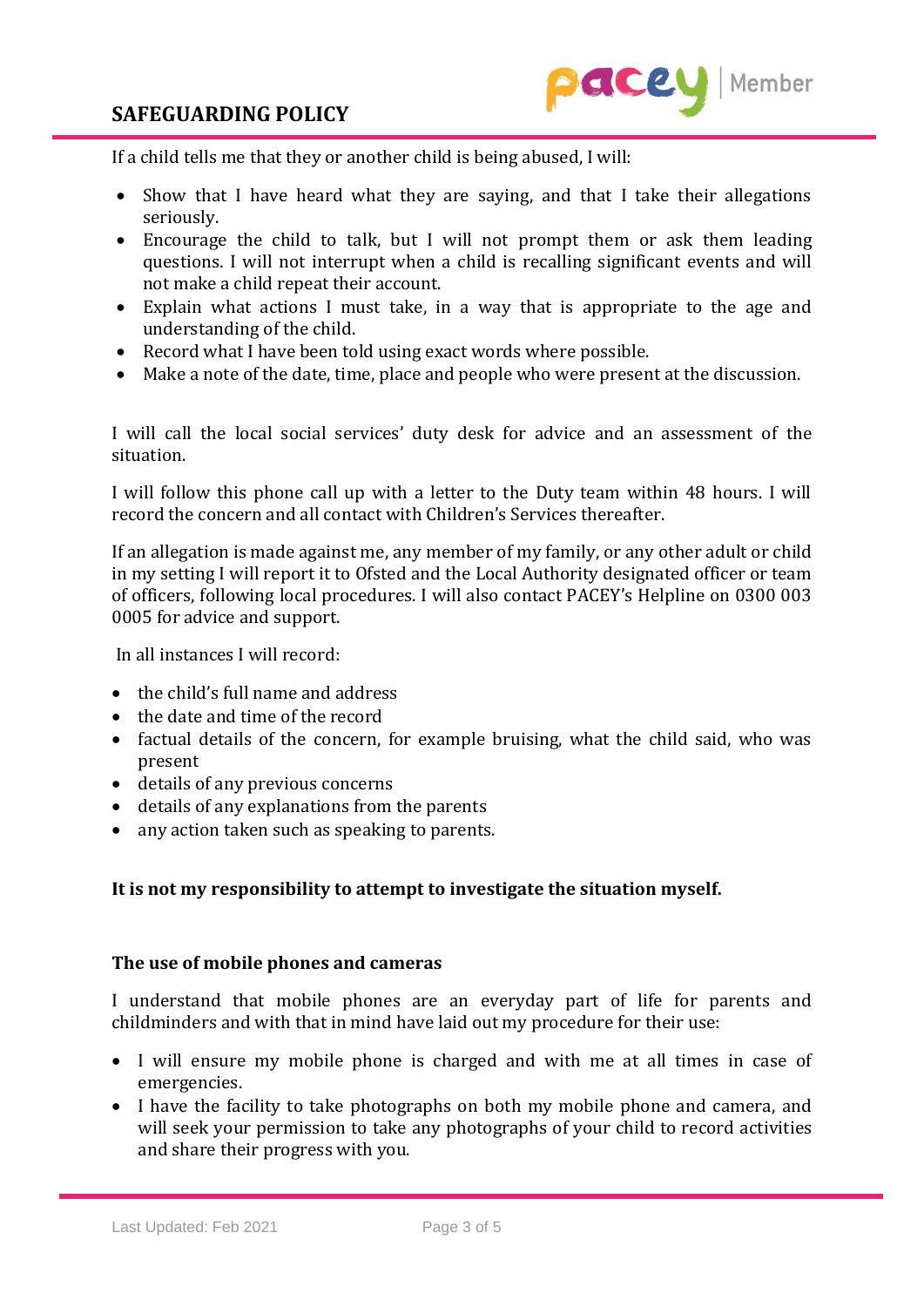## **SAFEGUARDING POLICY**



- Any photographs taken will be stored, used and deleted in accordance with my data protection and privacy policies.
- I will not publish any photographs of your child on any social networking sites or share with any other person without your permission.

I request that you do not use your mobile phone whilst dropping off and collecting your child/children.

Any visitors to the setting will also be asked not to use their mobile phone.

If your child has a mobile phone with camera facilities that they wish to bring into the setting please let me know. This is so that we can work together for the safety of all children in attendance and ensure appropriate access to material when using the internet.

In order to comply with the Data Protection Act 2018 and GDPR I have registered with the Information Commissioner's Office as a data controller to allow me to store digital images on an SD card device/computer.

### **Useful Telephone Numbers**

PACEY – 0300 003 0005 Ofsted - 0300 123 1231 Essex Safeguarding Children's Board – 0345 603 7627 LADO (Urgent / 24hr) – 0345 606 1212 Essex Police Prevent Team (DC Rachael Harris) – 01245 452196